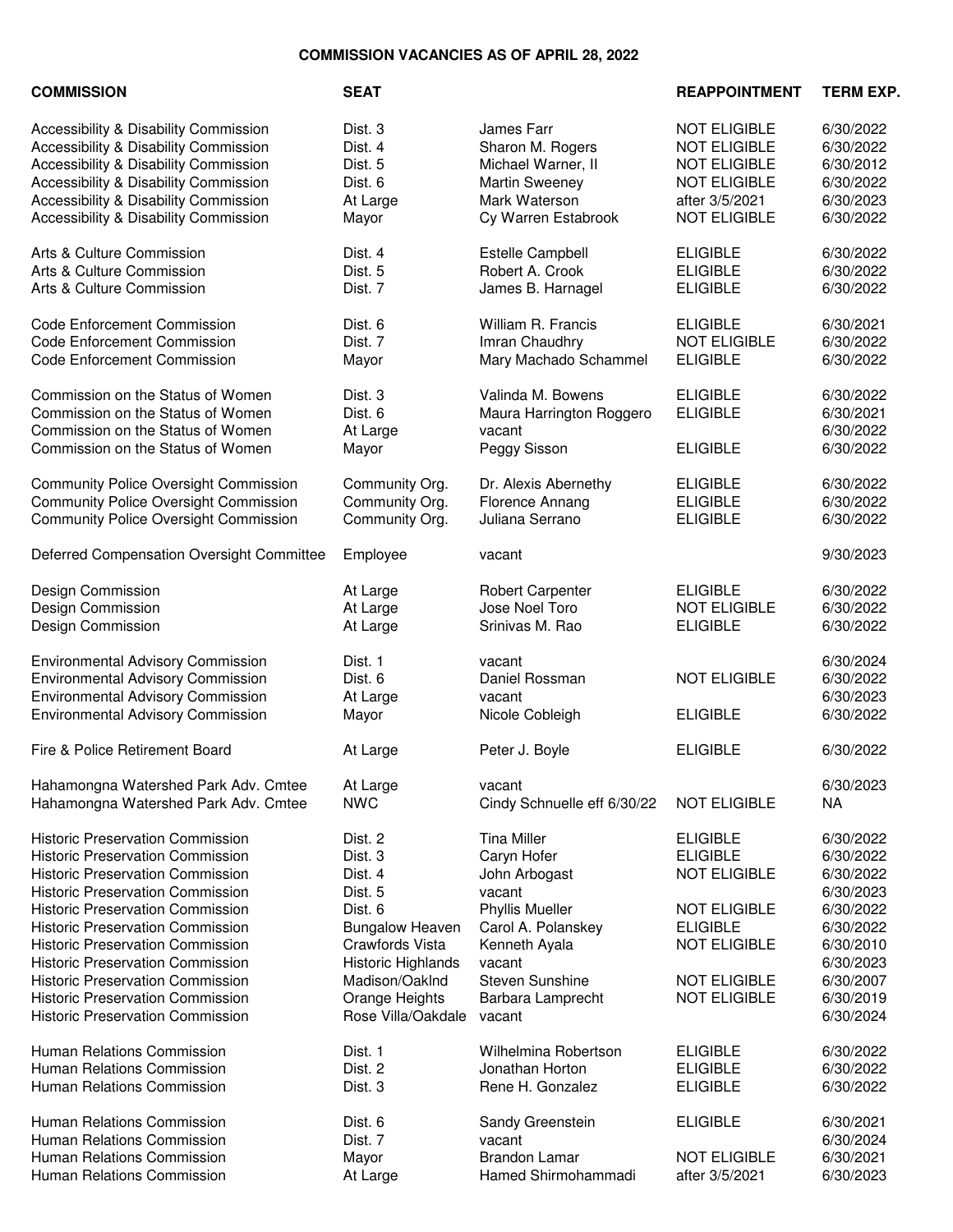| <b>COMMISSION</b>                       | <b>SEAT</b>       |                             | <b>REAPPOINTMENT</b> | <b>TERM EXP.</b> |
|-----------------------------------------|-------------------|-----------------------------|----------------------|------------------|
| Human Services Commission               | Dist. 1           | Latasha D. Jamal            | <b>ELIGIBLE</b>      | 6/30/2022        |
| Human Services Commission               | Dist. 6           | Michael R. Albrecht         | <b>ELIGIBLE</b>      | 6/30/2021        |
| <b>Human Services Commission</b>        | Dist. 7           | Jessica Xie                 | <b>ELIGIBLE</b>      | 6/30/2022        |
| Human Services Commission               | Agency            | Kenneth Rotter              | <b>ELIGIBLE</b>      | 6/30/2022        |
| Human Services Commission               |                   | Joe Ford                    | <b>NOT ELIGIBLE</b>  |                  |
|                                         | Agency            |                             |                      | 6/30/2022        |
| Human Services Commission               | <b>PUSD</b>       | Ana Maria Apodaca           | <b>ELIGIBLE</b>      | 6/30/2022        |
| Library Commission                      | Dist. 1           | Chelsea Dickerson           | <b>ELIGIBLE</b>      | 6/30/2022        |
| <b>Library Commission</b>               | Dist. 2           | <b>Adrienne Bass</b>        | <b>ELIGIBLE</b>      | 6/30/2022        |
| Library Commission                      | Dist. 3           | Jordan Hutkin               | <b>ELIGIBLE</b>      | 6/30/2022        |
| Library Commission                      | At Large          | vacant                      |                      | 6/30/2024        |
| Northwest Commission                    | Dist. 1           | <b>Alfred Lomax Carr</b>    | <b>ELIGIBLE</b>      | 6/30/2022        |
| Northwest Commission                    | Dist. 3           | Julieta S. Aragon           | <b>ELIGIBLE</b>      | 6/30/2022        |
| Northwest Commission                    | Dist. 5           | Pat Amsbry eff 6/30/22      | after 4/29/2022      | 6/30/2023        |
| <b>Northwest Commission</b>             | Dist. 5           | Cindy Schnuelle eff 6/30/22 | <b>NOT ELIGIBLE</b>  | 6/30/2020        |
| <b>Northwest Commission</b>             | Dist. 7           | Kimberly Douglas            | <b>NOT ELIGIBLE</b>  | 6/30/2021        |
| <b>Northwest Commission</b>             | Mayor             | vacant                      |                      | 6/30/2022        |
| Old Pasadena Parking                    | At Large/O        | Sally Lunetta               | <b>NOT ELIGIBLE</b>  | 6/30/2005        |
| Old Pasadena Parking                    | At Large/O        | <b>Steve Mulheim</b>        | <b>NOT ELIGIBLE</b>  | 6/30/2016        |
| Old Pasadena Parking                    | At Large/O        | Marilyn Dee Buchanan        | <b>NOT ELIGIBLE</b>  | 6/30/2004        |
| Old Pasadena Parking                    | At Large/L        | vacant                      |                      | 6/30/2022        |
| Old Pasadena Parking                    | At Large/L        | Debbie Meymarian            | <b>NOT ELIGIBLE</b>  | 6/30/2009        |
| Old Pasadena Parking                    | At Large/L        | vacant                      |                      | 6/30/2023        |
| Old Pasadena Parking                    | At Large/AL       | Jack Huang                  | <b>NOT ELIGIBLE</b>  | 6/30/2021        |
| Pasadena Center Operating Company Board | At Large          | Kim Ferreira                | <b>ELIGIBLE</b>      | 6/30/2022        |
| Pasadena Center Operating Company Board | At Large          | F. Phillip Hosp             | <b>NOT ELIGIBLE</b>  | 6/30/2022        |
| Pasadena Center Operating Company Board | At Large          | William Chu                 | <b>ELIGIBLE</b>      | 6/30/2022        |
| Pasadena Center Operating Company Board | At Large          | Emina Darakjy               | <b>NOT ELIGIBLE</b>  | 6/30/2021        |
| Pasadena Center Operating Company Board | Hotel             | Mike Owen                   | <b>ELIGIBLE</b>      | 6/30/2022        |
| Pasadena Center Operating Company Board | Hotel             | Joe Titizian                | <b>NOT ELIGIBLE</b>  | 6/30/2022        |
| Pasadena Center Operating Company Board | Tournament        | David Eads                  | <b>ELIGIBLE</b>      | 6/30/2022        |
| Pasadena Community Access Corp. Board   | Dist. 3           | Anna Hawkey Jablonski       | <b>ELIGIBLE</b>      | 6/30/2022        |
| Pasadena Community Access Corp. Board   | Dist. 5           | Yuny Parada                 | <b>NOT ELIGIBLE</b>  | 6/30/2019        |
| Pasadena Community Access Corp. Board   | Dist. 6           | Ken Chawkins                | <b>ELIGIBLE</b>      | 6/30/2020        |
| Pasadena Community Access Corp. Board   | Dist. 7           | Sally Howell                | <b>NOT ELIGIBLE</b>  | 6/30/2022        |
| Pasadena Community Access Corp. Board   | Mayor             | Gail Schaper-Gordon         | <b>NOT ELIGIBLE</b>  | 6/30/2020        |
| Pasadena Community Access Corp. Board   | <b>PCC</b>        | Alexander Boekelheide       | <b>ELIGIBLE</b>      | 6/30/2022        |
| Pasadena Community Access Corp. Board   | <b>PUSD</b>       | Beth Leyden                 | <b>ELIGIBLE</b>      | 6/30/2022        |
| <b>Planning Commission</b>              | Dist. 1           | David Coher                 | <b>NOT ELIGIBLE</b>  | 6/30/2022        |
| <b>Planning Commission</b>              | Dist. 5           | Tim Wendler                 | <b>NOT ELIGIBLE</b>  | 6/30/2019        |
| <b>Planning Commission</b>              | Dist. 7           | D. Jason Lyon               | <b>ELIGIBLE</b>      | 6/30/2022        |
| Recreation and Parks Commission         | Dist. 1           | Howard Tan                  | <b>ELIGIBLE</b>      | 6/30/2022        |
|                                         |                   |                             |                      |                  |
| Recreation and Parks Commission         | Dist. 6           | Mark Mastromatteo           | <b>ELIGIBLE</b>      | 6/30/2022        |
| Recreation and Parks Commission         | Dist. 7           | Eileen Williamson           | <b>NOT ELIGIBLE</b>  | 6/30/2022        |
| Recreation and Parks Commission         | At Large          | Jennifer Higginbotham       | after 3/5/2021       | 6/30/2023        |
| Recreation and Parks Commission         | Mayor             | <b>Tim Martinez</b>         | <b>ELIGIBLE</b>      | 6/30/2022        |
| Senior Commission                       | Dist. 1           | Dave Folz                   | <b>ELIGIBLE</b>      | 6/30/2021        |
| Senior Commission                       | Dist. 2           | Marna Cornell               | <b>ELIGIBLE</b>      | 6/30/2022        |
| Senior Commission                       | Dist. 4           | Harald Zechner              | <b>ELIGIBLE</b>      | 6/30/2022        |
| Senior Commission                       | Dist. 5           | Mari Berkemeier             | <b>ELIGIBLE</b>      | 6/30/2022        |
| Senior Commission                       | Dist. 6           | Angie Mont O'Brien          | <b>NOT ELIGIBLE</b>  | 6/30/2009        |
| Senior Commission                       | Agency            | Katie Brandon               | <b>ELIGIBLE</b>      | 6/30/2022        |
| Senior Commission                       | Agency            | Patricia Wright             | <b>NOT ELIGIBLE</b>  | 6/30/2022        |
| Senior Commission                       | Pas Senior Center | vacant                      |                      | 6/30/2023        |